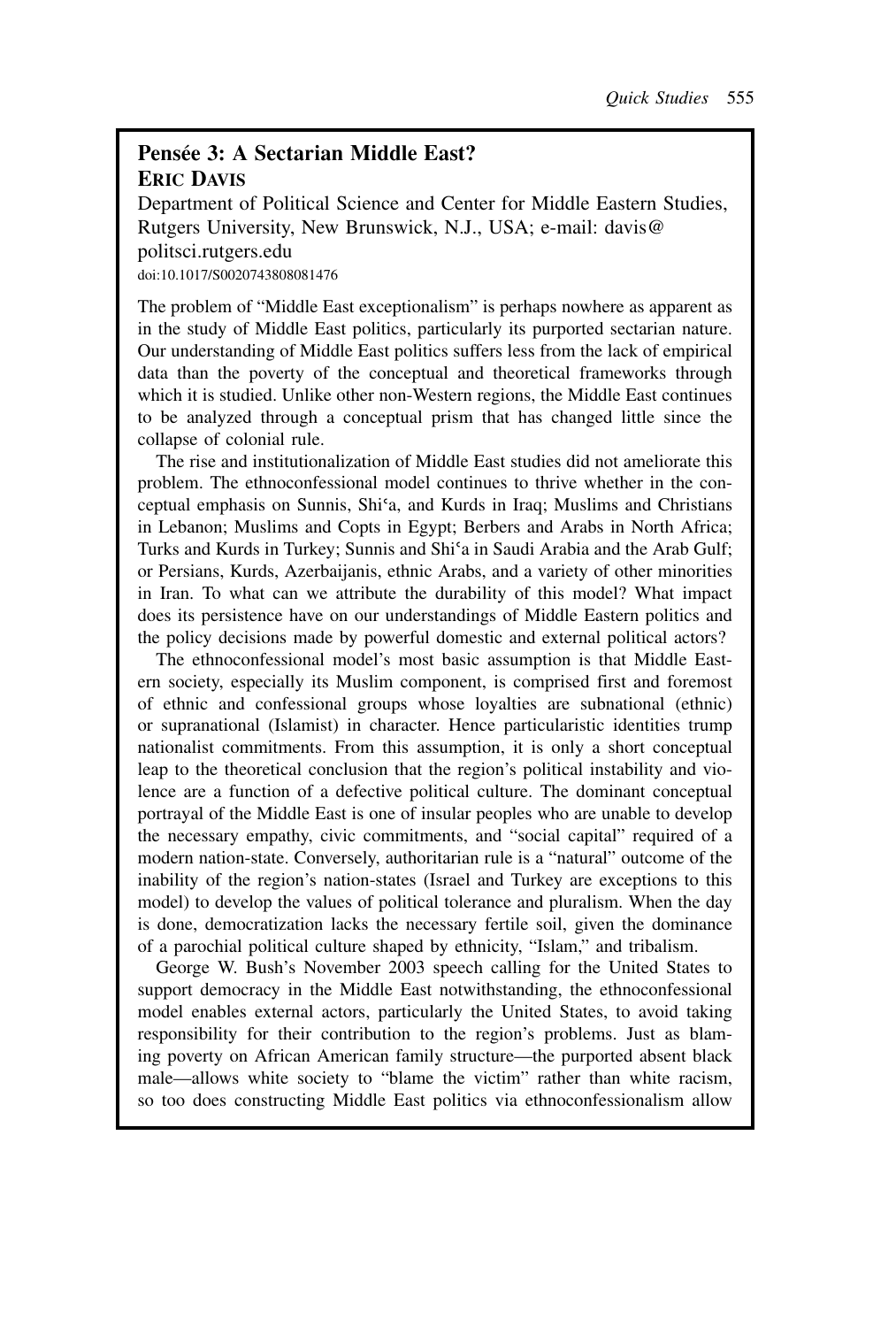Western pundits and policymakers to create a cultural hermeneutic in which the Middle East's ills become the sole responsibility of the region's peoples. Of course, such thinking serves the political needs of regional elites, all of whom benefit from a structure of political power based on vertical identities that works to undermine cross-ethnic and cross-confessional political cooperation.

The ethnoconfessional model's fallacies are most apparent in the concept of a "communal mind." Older titles such as *The Arab Mind, The Jewish Mind*, *Tribes with Flags*, and *What Went Wrong?* are indicative of this concept's historical pedigree. More recent studies have posited notions such as a "dream palace of the Arabs" (do all Arabs really think alike?) or a "Shi<sup>c</sup>i revival." Such monochromatic thinking parallels the ideological pronouncements of regional elites, such as Jordanian king Abdallah's positing of a "Shi'i crescent" (hilal *Shi<sup>c</sup>i*) stretching from Iran through southern Lebanon (but ignoring the problem that Syria's *-*Alawites are not Shi*-*i).

Thus we see that, in both academic and elite circles, the idea that the Middle East's ethnic and confessional groups all think alike is alive and well and that culture, narrowly defined, constitutes the primary foundation in conceptualizing Middle East politics. Yet if a Middle Eastern scholar specializing in American politics were to argue that he or she could deduce an American citizen's political attitudes and behavior based solely on that individual's ethnic or religious origin, American scholars would find such an assertion bizarre, to say the least.

The idea that the Middle East's ethnic and religious groups march in communal lockstep is belied by changes in Lebanon's political landscape, in which former enemies during the 1975–90 civil war currently are allies, for example, General Michel Aoun's Maronite supporters and the Shi<sup>c</sup>i political movement, Hizbullah. In Iraq, for many analysts the quintessential repository of sectarian identities, violence is overwhelmingly intra- rather than interethnic. On the one hand, the Mahdi Army fights the Shi<sup>c</sup>i-dominated Iraqi Army and rival Badr Organization (the military wing of the Supreme Iraqi Islamic Council), while on the other hand al-Qa<sup>c</sup>ida and its insurgent affiliates are engaged in a struggle against the Sahwa (awakening) movement in Iraq's Sunni Arab areas. In Iraq's Kurdish region, intra-ethnic tensions continue to simmer between Marxist Kurdistan Workers Party guerillas and the Kurdish Regional Government.

The unidimensionalism of the notion of a communal mind is reinforced by that of "Islamic fundamentalism." That major Islamist figures such as Sayyid Qutb, Ayatollah Khomeini, and Abu Mus'ab al-Zarqawi radically distorted basic tenets of Islam points more to an "invented religion" than a return to the fundamental principles of accepted orthodoxy. Advocates of "Islamic fundamentalism" largely ignore the fact that Islamist organizations such as the Egyptian Muslim Brotherhood are experiencing internal power struggles between younger reformers (*islāhiyūn*), some of whom are members of parliament, and older, more ideologically oriented leaders. Similar dynamics, in which younger Islamists argue for greater pragmatism and/or gaining power through electoral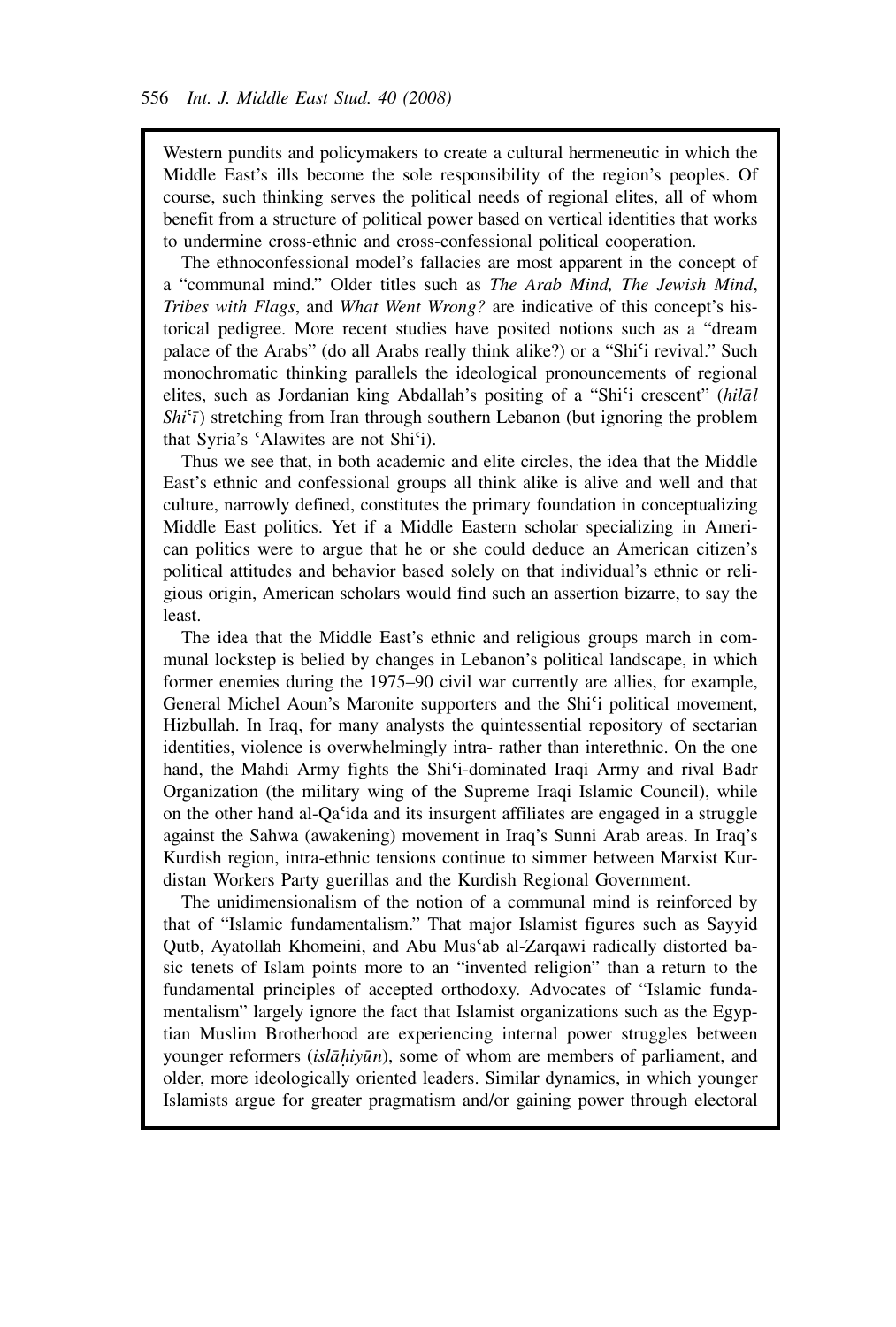and nonviolent means, characterize Islamist organizations elsewhere, for example, in Turkey, Jordan, Morocco, and parts of the Arab Gulf.

In the study of sectarian identities, we need to recognize that, as the work of the political scientists James Fearon and David Laitin has shown, ethnically diverse societies are characterized more by cooperation than conflict. Further, all ethnically and religiously diverse societies experience communal tensions at one time or another. However, hostile feelings are conceptually and empirically distinct from ethnically or confessionally based violence, and the former need not lead to the latter. Even where such hostile attitudes exist, they are often crosscut by cleavages based in elite/mass, generational, educational, gender, regional, and/or social class differences.

The ethnoconfessional model has yet to grapple with the problem of weak states in many Middle Eastern countries. It fails to recognize the extent to which "sectarian entrepreneurs" exploit the political vacuum created by an absent state that is either unable or unwilling to deliver necessary social services or protect its citizenry. "Neighborhood effects"—the effort of powerful forces to thwart political and economic reforms in neighboring countries—are likewise ignored. Two of the more prominent examples of such effects are Saudi, Turkish, Syrian, and Iranian interference in Iraq and Israeli, Syrian, and Iranian influence in Lebanon. Finally, as previously indicated, the ethnoconfessional model continues to ignore political economy in favor of a narrow cultural approach. With 60 percent of the region's population under the age of thirty, often unemployed, and having little or no hope for the future, one answer to the problems of the Middle East is quite simple: use the region's massive hydrocarbon wealth to put young people to work. Such analysis requires little reference to constructs such as an Arab or Muslim mind or primordial notions of ethnic or confessional identities.

The ethnoconfessional model reflects both a comfort level that is "path dependent" and a degree of intellectual laziness. On the one hand, many analysts resort to the ethnoconfessional model because it represents the dominant framework through which Middle East politics has been viewed to date. On the other hand, it is much easier for analysts to avoid the political and socioeconomic complexities of the Middle East by reducing its social and political dynamics to those of innate or "primordial" sectarian identities. This unidimensional analysis fits the thinking of many Western policymakers who find that the ethnoconfessional model allows them to more easily "digest" Middle East politics and normatively avoid accepting responsibility for the West's complicity in impeding solutions to the Middle East's problems. A self-reinforcing cycle is created whereby analysts feed the proclivities of policymakers, whose thinking and decision making encourages further reductionist and simplistic approaches to Middle East politics.

In stressing the importance of ideas, we should not limit the focus to political forces that seek to spread sectarian identities: we should also highlight those that seek to promote civil-society building and democratic values. Why, for